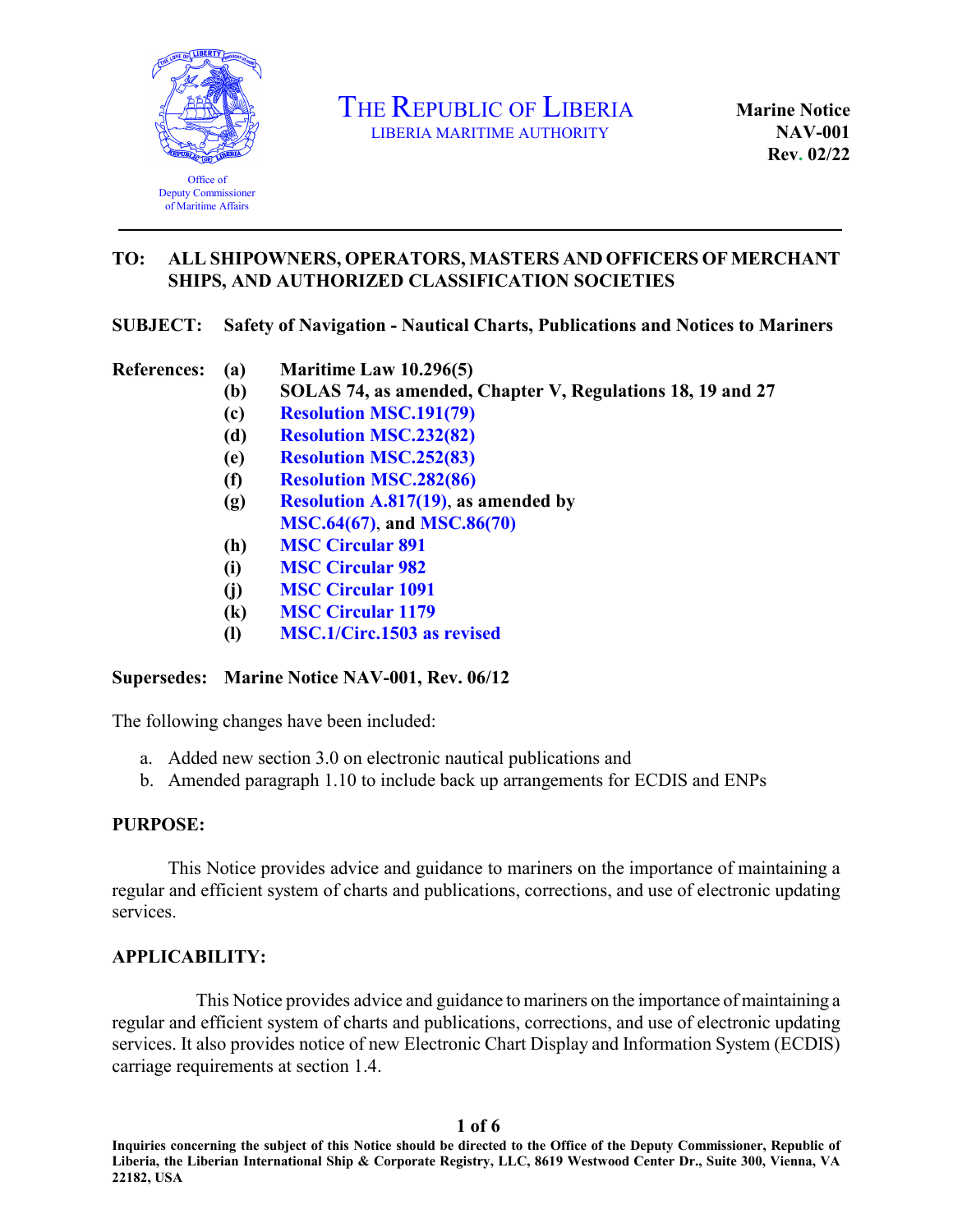Regulation II/1-3 of the STCW Convention, as amended, requires approved training in the use of ECDIS. Specific requirements can be found in **[Liberian publication RLM-118](https://www.liscr.com/seafarers-certification-documentation-filing-agents)** - Requirements for Merchant Marine Personnel Certificates.

## **1.0 REQUIREMENTS:**

- 1.1 It is essential that any nautical publication which is liable to be affected by changes in navigational or hydrographic conditions be corrected and updated by every available means, primarily through Notice to Mariners, and additionally by Radio Navigational Warnings, e.g., NAVTEX, and Safety NET. The regular use of an electronic digitized notice to mariner's chart correction service is authorized, provided it meets the applicable requirements of reference (b).
- 1.2 All ships irrespective of size shall have nautical charts and nautical publications to plan and display the ship's route for the intended voyage and to plot and monitor positions throughout the voyage. A type approved electronic chart display and information system (ECDIS) operated with either part of, or full sets of Electronic Navigational Charts (ENC) is accepted as meeting the chart carriage requirements. Where ECDIS is used to fulfill this requirement, the ship will be provided with adequate back up arrangements meeting the requirements of regulation V/19.2.1.4 of reference (b), which may be nautical charts adequate for the intended voyage, or a backup ECDIS (see section 2.0 for acceptance of a backup ECDIS).
- 1.3 The electronic chart and information system and all electronic publications used for navigation shall be sufficient for the trade route, adequate for navigation and maintained upto-date for the intended voyage as required by regulation V/27 of reference (b).
- 1.4 Resolution MSC 282(6) was adopted on 5 June 2009 and entered into force on 1 January 2011 amending SOLAS Chapter V, Regulation 19 to add new paragraphs 2.10 and 2.11 requiring the fitting of ECDIS on ships engaged on international voyages, based on ship type, gross tonnage and date of construction.
- 1.5 The installation of the ECDIS as with all navigation equipment should be conducted following the guidance found in **[reference \(e\)](https://www.liscr.com/sites/default/files/liscr_imo_resolutions/MSC.252%2883%29.pdf)** regarding performance standards for integrated navigation systems. Further, when developing or changing the bridge layout it is advisable to take into consideration the "Guidelines on Ergonomic Criteria for Bridge Equipment and Layout found in **[reference \(i\)](https://www.liscr.com/sites/default/files/liscr_imo_resolutions/MSC%20Circ%20982%20Bridge%20Equip%20Layout.pdf)**. Ship operators, masters and deck officers on ECDIS-fitted ships are encouraged to use the guidance in **[reference \(l\)](https://www.liscr.com/sites/default/files/MSC.1-Circ.1503-Rev.1%20-%20Ecdis%20-%20Guidance%20For%20Good%20Practice%20%28Secretariat%29.pdf)** to improve their understanding and facilitate safe and effective use of ECDIS.
- 1.6 The Administration accepts the use of Raster Chart Display Systems (RCDS) when ENC charts are not available, provided the vessel operator has trained the crew in the use of the RCDS. As the RCDS may appear distorted, a folio of paper back up charts for the areas not covered by ENCs must be maintained on board.
- 1.7 The Administration also accepts Sailing Directions, List of Lights, Notices to Mariners, Tide Tables and other Nautical Publications necessary for the intended voyage in electronic digital format (hereinafter referred to as Electronic Nautical Publications (ENPs)), as meeting the requirements of Regulation V/27 of reference (b), which may be integrated with the ECDIS; provided the ECDIS and back up arrangements allow instant access at any time to the nautical publications without distortion or obstruction of the chart display. Electronic Nautical Publications may also be installed on a standalone computer system (see section 3.0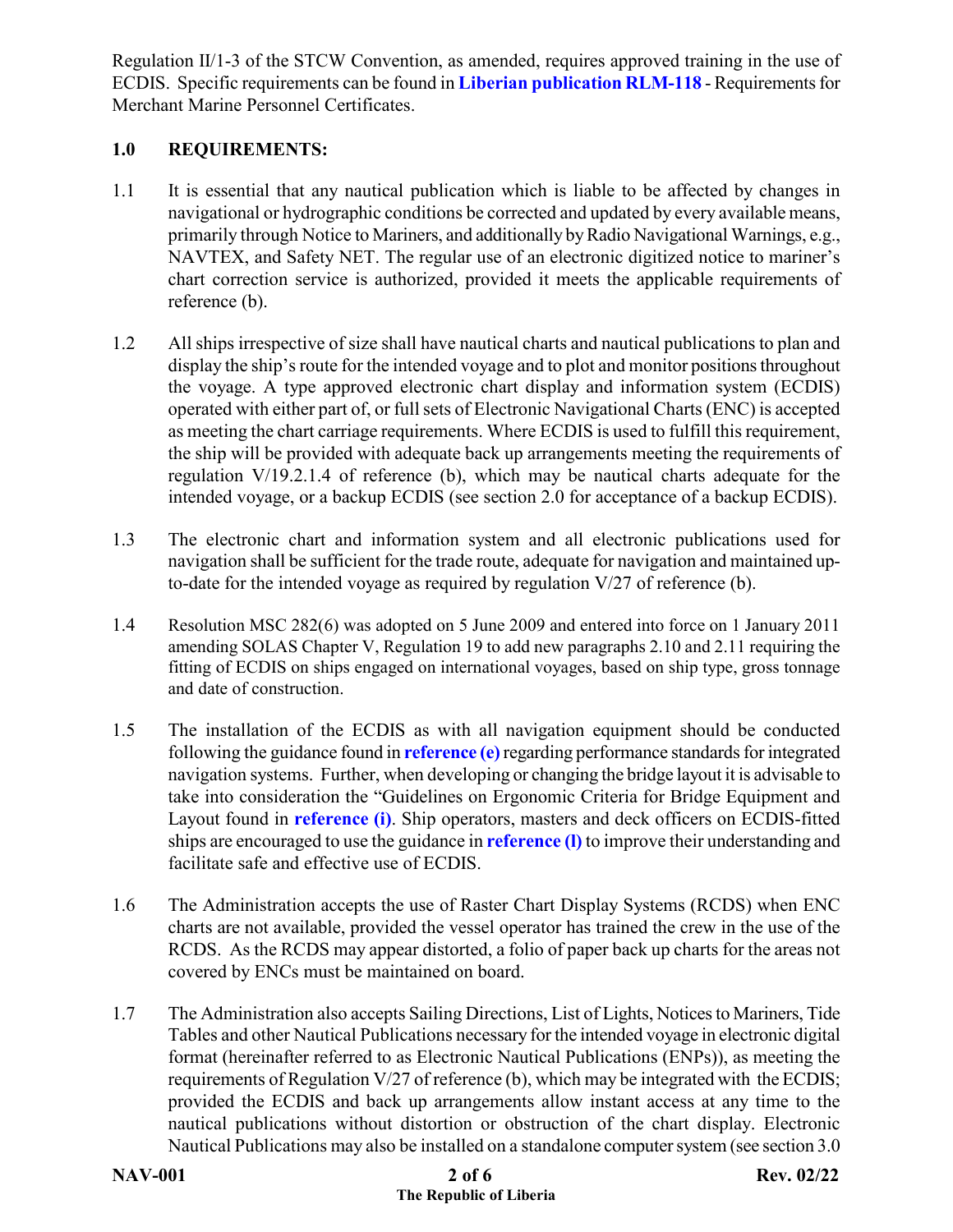below for details). In addition, the ship's crew must have access to information provided officially or on behalf of a government authorized Hydrographic Office or other relevant government institution and the ships master and navigational officers must be properly trained in the use of the system.

- 1.8 Chapter V, Regulation 27 of reference (b) further requires "Nautical charts and publications, such as sailing directions, lists of lights, notice to mariners, tide tables and all other nautical publications necessary for the intended voyage shall be adequate and up to date." Uncorrected charts and publications have proven to be a source of problems with port State control inspections. While it is appreciated that many vessels may be engaged in worldwide trading calling at ports in countries where Notices to Mariners and other publications may not be available, it is possible to order well in advance the current editions of sailing directions, tide and current tables, charts and chart corrections for delivery to the ship on a regular basis, or subscribe to a digitized notice to mariner's chart correction service.
- 1.9 A concise guide to the proper correction of charts has been published by the UK Admiralty Charts and Publications. Designed to be easy to use, the guide provides a range of examples of chart correcting techniques for the use of shipboard navigators. The publication, which is available from Admiralty Charts Agents (see Catalogue No. NP294 – How to Keep Your Admiralty Products Up to Date) provides guidance on SOLAS best practice, which of course will be a basis for ISM Code auditing.
- 1.10 Liberian Nautical Inspectors have been instructed to pay particular attention to the carriage on board of charts and nautical publications appropriate to the service in which the ship is engaged; including back up arrangements, where ECDIS and ENPs are used to fulfil these requirements. In the event that a Nautical Inspector determines the charts/publications are inadequate, or that an efficient correction procedure does not exist, the ship may be prevented from proceeding to sea on its intended voyage until action is taken to correct the situation.
- 1.11 Masters and Officers should be aware of the danger of navigating without adequate under keel clearance. The practice of navigating through waters barely adequate in depth with a finely assessed under keel clearance based upon predicted tidal heights is not recommended, as the actual tidal rises may be appreciably lower than predicted. Wind conditions which may cause negative tidal surges should always be considered. Charted depths or soundings may not be current or may be based on surveys taken many years in the past.
- 1.12 There are areas where the information on a chart is questionable and caution is advised. **Reference (k)** identified the coastal waters of the Niger Delta and the areas off the South China and Java Seas as areas of high concern. Mariners should be cautious when using such information
- 1.13 Even charts based on recent surveys may not show all seabed obstructions or the shallowest depths. Hydrographic surveys have inherent technical limitations, due partly in some offshore areas to difficulties in accurately calculating tidal ranges. Furthermore, in some cases the depth of the seabed is constantly changing. Nautical charts should, therefore, not be absolutely relied upon in their representation of depth, and when tidal predictions are applied to the chart as if they were actual tide levels, the uncertainties are thereby compounded.
- 1.14 In areas such as estuaries and approaches to ports, where optimum under keel clearance cannot be obtained, Masters should carefully consider what is an appropriate speed having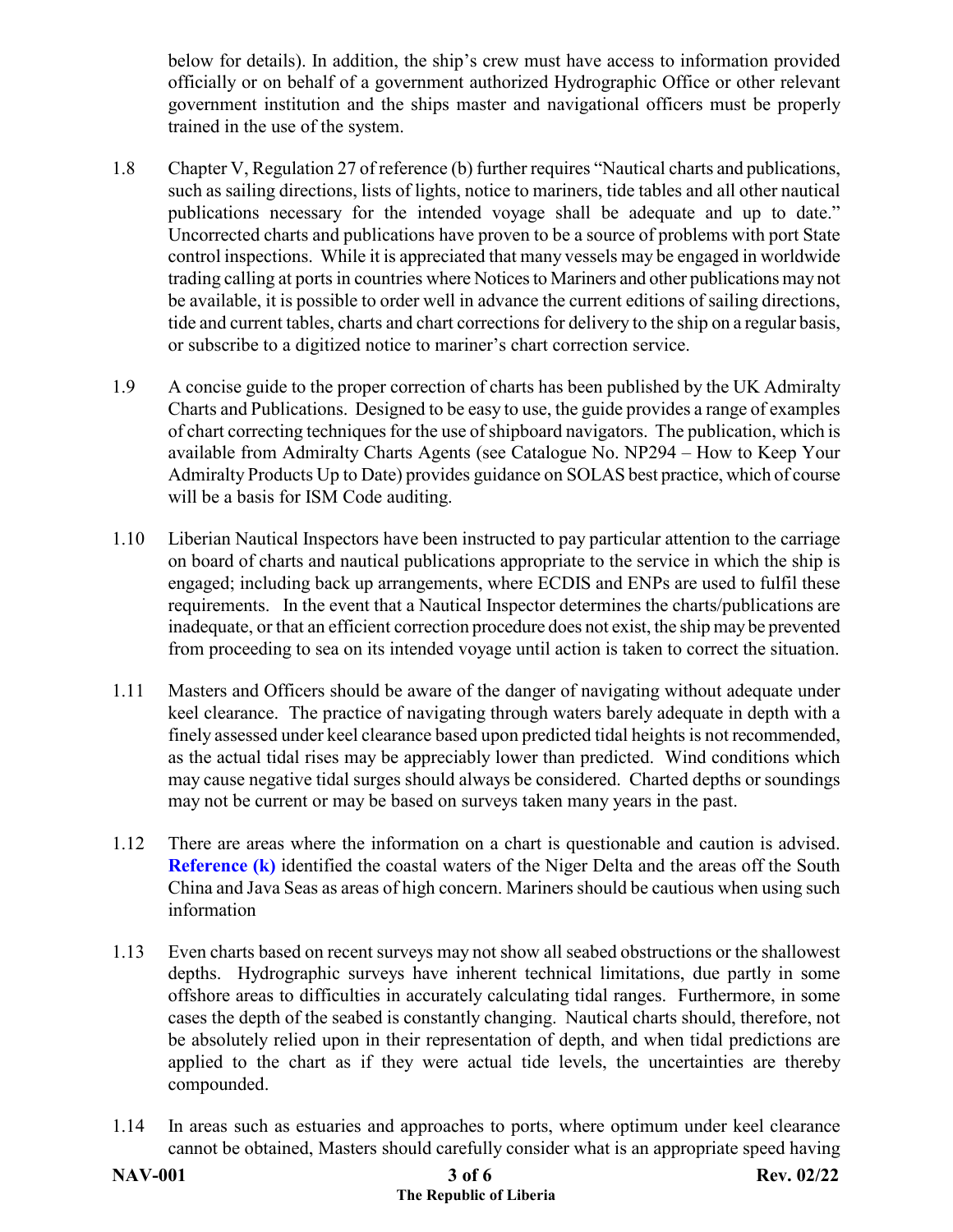regard to the 'squat' characteristics of their particular ship. Masters are cautioned against being influenced by any interests outside the ship, commercial or otherwise, to proceed at a speed inconsistent with safe navigation.

1.15 All primary and secondary means utilize to meet the ECDIS and the nautical publications SOLAS requirements must be clearly documented on the Form E of the Safety Equipment Certificate or Form P of the Passenger Ship Safety Certificate.

# **2.0 ACCEPTANCE OF BACKUP ECDIS (see** Regulation V/19.2.1.4 of reference (b))

- 2.1This Administration will accept a second ECDIS as meeting the back up arrangement for areas where coverage is provided by Electronic Navigation Charts. provided:
	- The ECDIS is Type approved in accordance with relevant international standards (reference (g);
		- If installed on or after 1 January 2009 (see reference (d)); and,
		- If installed on or after 1 January 2000 but before 1 January 2009 (see resolutions MSC.64 (67), Annex 5 and MSC.86 (70), Annex 4)).
	- The ECDIS unit was tested and licensed by an officially accredited Prototype Test Center in accordance with IMO and the International Electrotechnical Commission (IEC) standards
	- The backup ECDIS is loaded with the relevant ENCs and connected to systems providing continuous position fixing capabilities at the start of the voyage.
	- Both systems are independent and connected to the main and emergency power supplies.
	- The vessel will receive updates for the electronic charts and publications from an authorized supplier.
	- There is a sufficient portfolio of updated paper charts for any area on its trade route not covered by ENCs
- 2.2 The back-up ECDIS shall be marked and the planned route shall be available to enable safe take-over of ECDIS functions should the primary ECDIS fail and allow the vessel to be navigated safely until the termination of the voyage.
- 2.3 When paper charts are used as the back-up, the charts shall include: The planned route; and the ship's position will be updated regularly in narrow channels to enable the safe take over of ECDIS functions should the system fail.

# **3.0 INSTALLATION AMD IMPLEMENTATION OF ELECTRONIC NAUTICAL PUBLICATIONS (ENPs) ON STANDALONE COMPUTER SYSTEM:**

- 3.1 Installation and implementation of ENPs on a standalone computer system shall take into consideration of regulation 15 of SOLAS Chapter V on the principles related to bridge design and should consider the recommendations in **references [\(h\)](https://www.liscr.com/sites/default/files/liscr_imo_resolutions/MSC-Circ.891.PDF)**, **[\(i\)](https://www.liscr.com/sites/default/files/liscr_imo_resolutions/MSC%20Circ%20982%20Bridge%20Equip%20Layout.pdf)**, and **[\(j\)](https://www.liscr.com/sites/default/files/MSC%20Cird.1091_pdf.pdf)**.
- 3.2 As a minimum, the hardware shall consist of two computer systems (referred hereinafter as primary and secondary computers), each having the functionality of a processor unit, display, keyboard, pointing device (such as a mouse) and the means to load software and data updates.
- 3.3 The processor unit of the computer shall be capable of running the official ENP software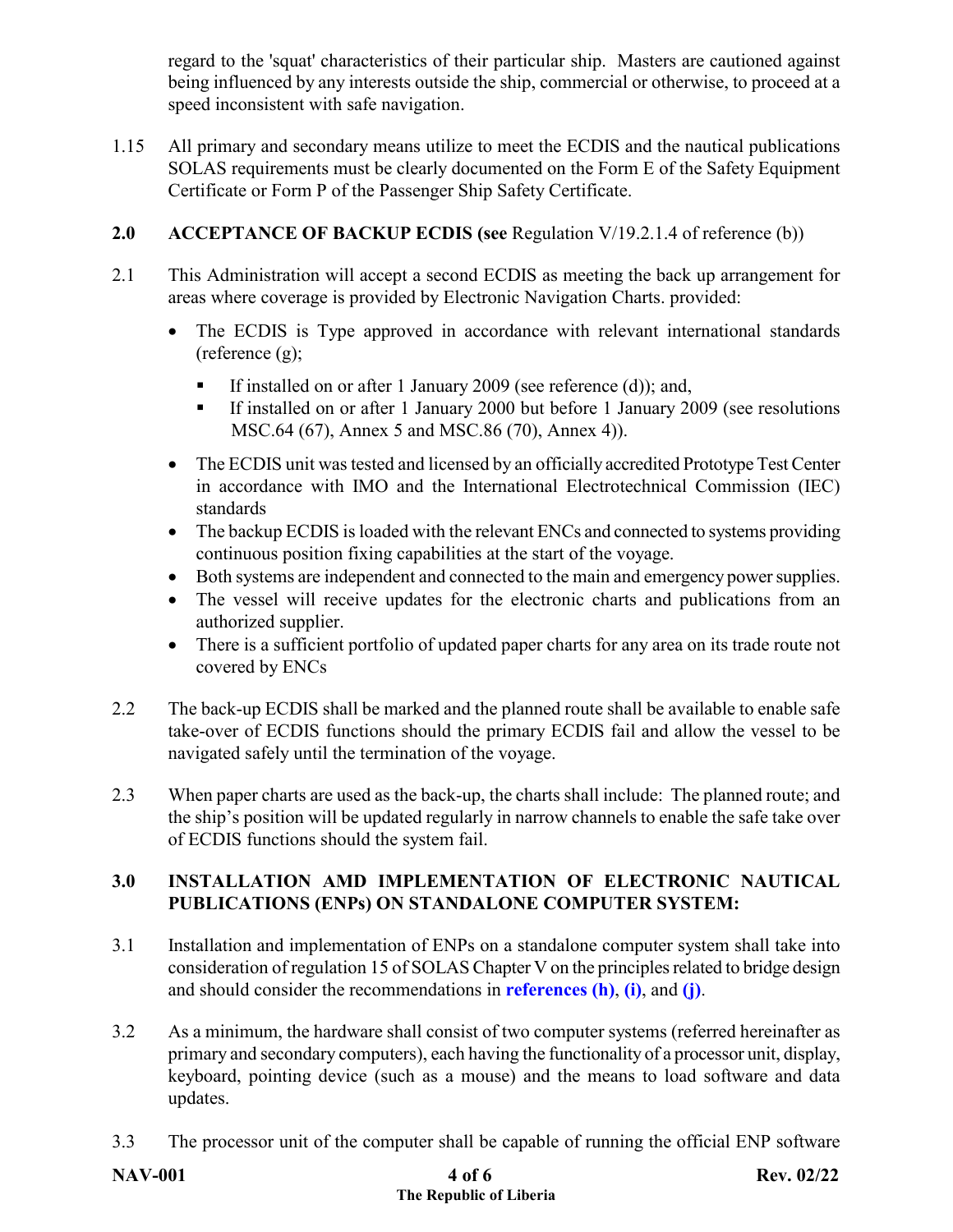products in an effective manner, giving due regard to the specific requirements of the official software products, the operating system in use and the demands of other software products loaded on the computer. Full consideration should be given to the:

- Operating System in use (e.g. Windows XP) is it supported by the digital nautical publication products that will be loaded onto the system?
- Processor speed (e.g. 1GHz) is it fast enough to support the loaded products, particularly if nautical publication software will be operating simultaneously with other products?
- Memory: (e.g. 256 MB) is it large enough to support simultaneously nautical publication products and other running software?
- Hard disk space free: (e.g. 1 GB) is there enough space to load the programme, the data and the necessary updates?
- Essential peripherals, (e.g. CD ROM, keyboard, mouse, internet connection) are the right peripherals available to load, use and update ENP software and data?
- 3.4 The primary computer shall be installed close to where the voyage is monitored. It shall be designed to meet the environmental conditions defined in IEC60945 and shall be powered from the main and emergency sources of power on the bridge. The display should be able to be varied in brightness and contrast to enable viewing in all ambient light conditions. The lighting over the keyboard should be adjustable to enable use in all ambient situations. Care should be taken in positioning and setting-up the display and keyboard lighting so that it does not affect the night vision of bridge watch staff.
- 3.5 If the display and controls for accessing ENPs are situated close to the conning position or to a look-out position, the display at night should be set to appropriate night-time colors. Great care must be taken in setting brightness adjustments to prevent the display and the keyboard lighting from affecting the night vision of bridge watch staff.
- 3.6 The primary computer shall be dedicated for ENPs and shall be available for instant use at any time during the voyage.
- 3.7 The primary computer system should be powered through an uninterruptible power supply (UPS). This is a self-contained battery-driven power inverter that continues to supply good quality electrical power, even when there are fluctuations in the ship's main supply. A UPS can also operate the computer system for some minutes even if there is a complete power failure. It cannot normally be considered to act as the emergency source of power because of the relatively short time before its batteries are exhausted.
- 3.8 A secondary computer system shall be available in addition to the primary computer system in case of failure of the primary system. It may also be used to run other software needed for essential bridge support functions, provided these are checked for compatibility with the officially approved products loaded. For vessels not installed with local access network (LAN), It is ideally situated on the bridge when it should comply with the requirements of Paragraphs above, except:
	- It is not necessary for it to be provided with an emergency source of power
	- It need only comply with the EMC requirements of IEC60945
- 3.9 A secondary computer system is not required if the equivalent paper version of the digital

| <b>NAV-001</b> | 5 of 6                  | <b>Rev. 02/22</b> |
|----------------|-------------------------|-------------------|
|                | The Republic of Liberia |                   |